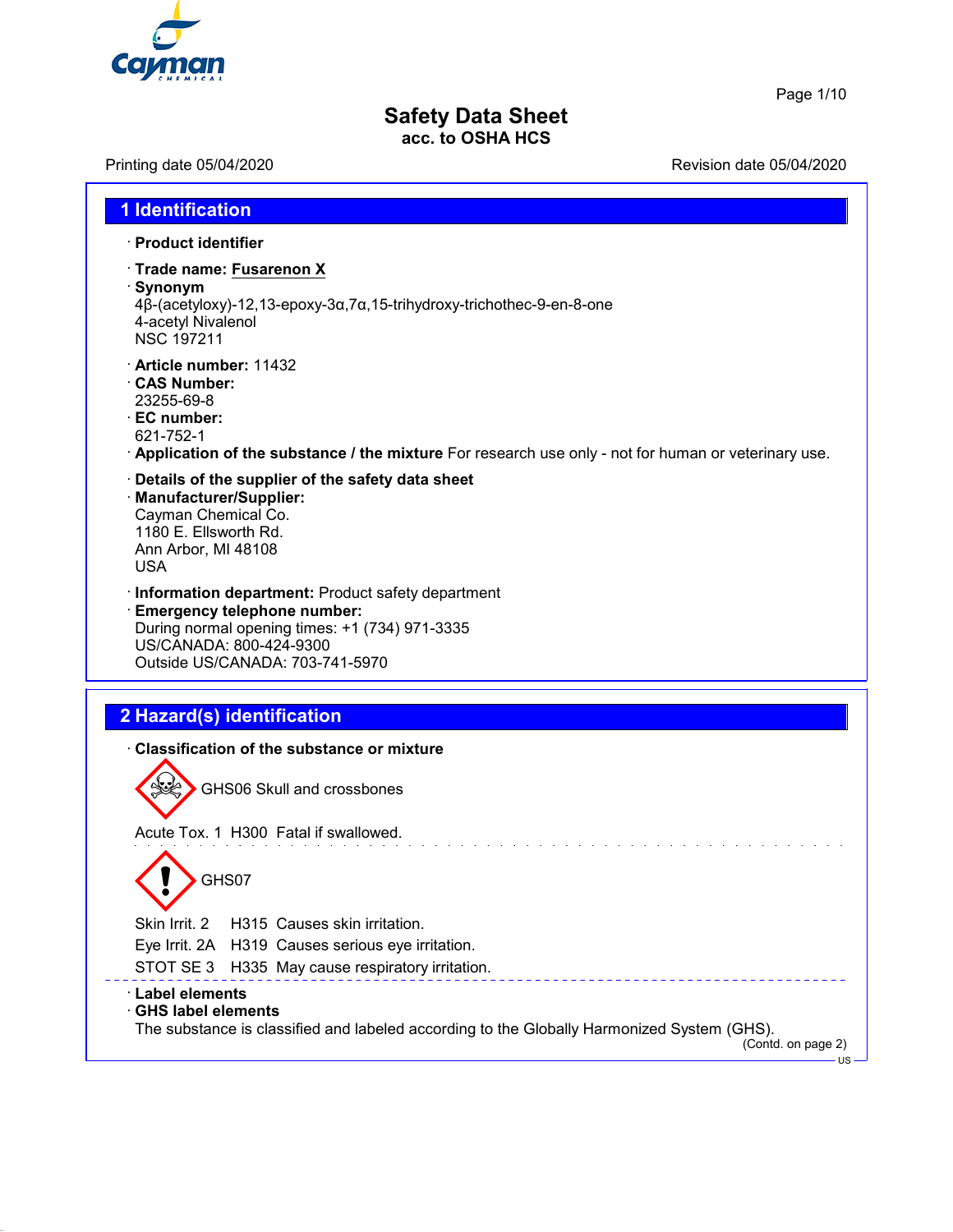Printing date 05/04/2020 **Printing date 05/04/2020** 

## **Trade name: Fusarenon X**

| · Hazard pictograms                                                                                                                                                                                                                                                                                                                                                                                                                                                                                                                                                                                                                                                                                                                                                                                                                                                                                                                                                                                                                                                                                                                                                                                                                                                                                                                                                       | (Contd. from page 1) |
|---------------------------------------------------------------------------------------------------------------------------------------------------------------------------------------------------------------------------------------------------------------------------------------------------------------------------------------------------------------------------------------------------------------------------------------------------------------------------------------------------------------------------------------------------------------------------------------------------------------------------------------------------------------------------------------------------------------------------------------------------------------------------------------------------------------------------------------------------------------------------------------------------------------------------------------------------------------------------------------------------------------------------------------------------------------------------------------------------------------------------------------------------------------------------------------------------------------------------------------------------------------------------------------------------------------------------------------------------------------------------|----------------------|
|                                                                                                                                                                                                                                                                                                                                                                                                                                                                                                                                                                                                                                                                                                                                                                                                                                                                                                                                                                                                                                                                                                                                                                                                                                                                                                                                                                           |                      |
| GHS <sub>06</sub><br>GHS07                                                                                                                                                                                                                                                                                                                                                                                                                                                                                                                                                                                                                                                                                                                                                                                                                                                                                                                                                                                                                                                                                                                                                                                                                                                                                                                                                |                      |
| <b>Signal word Danger</b><br><b>Hazard statements</b><br>Fatal if swallowed.<br>Causes skin irritation.<br>Causes serious eye irritation.<br>May cause respiratory irritation.<br><b>Precautionary statements</b><br>Avoid breathing dust/fume/gas/mist/vapors/spray<br>Wash thoroughly after handling.<br>Do not eat, drink or smoke when using this product.<br>Use only outdoors or in a well-ventilated area.<br>Wear protective gloves / eye protection / face protection.<br>If swallowed: Immediately call a poison center/doctor.<br>Specific treatment (see on this label).<br>Rinse mouth.<br>If on skin: Wash with plenty of water.<br>IF INHALED: Remove person to fresh air and keep comfortable for breathing.<br>If in eyes: Rinse cautiously with water for several minutes. Remove contact lenses, if present and easy<br>to do. Continue rinsing.<br>Call a poison center/doctor if you feel unwell.<br>Take off contaminated clothing and wash it before reuse.<br>If skin irritation occurs: Get medical advice/attention.<br>If eye irritation persists: Get medical advice/attention.<br>Store in a well-ventilated place. Keep container tightly closed.<br>Store locked up.<br>Dispose of contents/container in accordance with local/regional/national/international regulations.<br><b>Classification system:</b><br>NFPA ratings (scale 0 - 4) |                      |
| Health = $4$<br>$Fire = 0$<br>Reactivity = $0$                                                                                                                                                                                                                                                                                                                                                                                                                                                                                                                                                                                                                                                                                                                                                                                                                                                                                                                                                                                                                                                                                                                                                                                                                                                                                                                            |                      |
| · HMIS-ratings (scale 0 - 4)                                                                                                                                                                                                                                                                                                                                                                                                                                                                                                                                                                                                                                                                                                                                                                                                                                                                                                                                                                                                                                                                                                                                                                                                                                                                                                                                              |                      |
| <b>HEALTH</b><br>$\boxed{3}$<br>Health = $3$<br>Fire = $0$<br>$\boxed{0}$<br><b>FIRE</b><br>Reactivity = $0$<br>REACTIVITY <sup>0</sup>                                                                                                                                                                                                                                                                                                                                                                                                                                                                                                                                                                                                                                                                                                                                                                                                                                                                                                                                                                                                                                                                                                                                                                                                                                   |                      |
| Other hazards<br><b>Results of PBT and vPvB assessment</b><br>· PBT: Not applicable.<br>· vPvB: Not applicable.                                                                                                                                                                                                                                                                                                                                                                                                                                                                                                                                                                                                                                                                                                                                                                                                                                                                                                                                                                                                                                                                                                                                                                                                                                                           | $US -$               |
|                                                                                                                                                                                                                                                                                                                                                                                                                                                                                                                                                                                                                                                                                                                                                                                                                                                                                                                                                                                                                                                                                                                                                                                                                                                                                                                                                                           | $(Contd)$ on page 3) |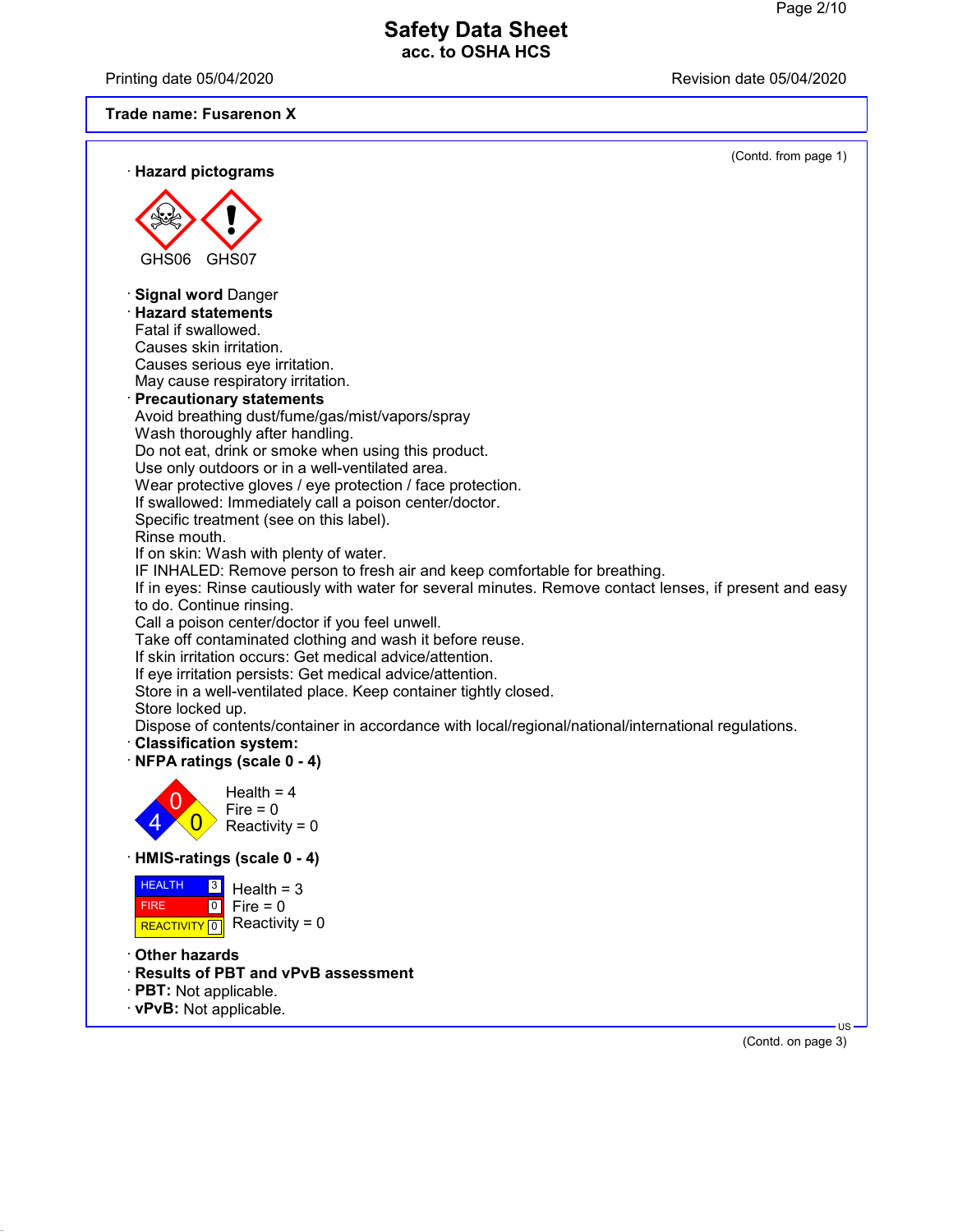Printing date 05/04/2020 **Review Accord 2012** Revision date 05/04/2020

**Trade name: Fusarenon X**

(Contd. from page 2)

### **3 Composition/information on ingredients**

- · **Chemical characterization: Substances**
- · **CAS No. Description** 23255-69-8 Fusarenon X
- · **Identification number(s)**
- · **EC number:** 621-752-1

#### **4 First-aid measures**

- · **Description of first aid measures**
- · **After inhalation:** In case of unconsciousness place patient stably in side position for transportation.
- · **After skin contact:** Immediately wash with water and soap and rinse thoroughly.
- · **After eye contact:**
- Rinse opened eye for several minutes under running water. If symptoms persist, consult a doctor.
- · **After swallowing:** If symptoms persist consult doctor.
- · **Information for doctor:**
- · **Most important symptoms and effects, both acute and delayed**

May cause anemia, cough, CNS depression, drowsiness, headache, heart damage, lassitude (weakness, exhaustion), liver damage, narcosis, reproductive effects, teratogenic effects. No further relevant information available.

· **Indication of any immediate medical attention and special treatment needed** No further relevant information available.

### **5 Fire-fighting measures**

- · **Extinguishing media**
- · **Suitable extinguishing agents:**
- Use fire fighting measures that suit the environment.
- A solid water stream may be inefficient.
- · **Special hazards arising from the substance or mixture** No further relevant information available.
- · **Advice for firefighters**
- · **Protective equipment:** No special measures required.

# **6 Accidental release measures**

- · **Personal precautions, protective equipment and emergency procedures** Not required.
- · **Environmental precautions:** Do not allow to enter sewers/ surface or ground water.
- · **Methods and material for containment and cleaning up:** Dispose contaminated material as waste according to item 13. Ensure adequate ventilation.
- **Reference to other sections** See Section 7 for information on safe handling. See Section 8 for information on personal protection equipment. See Section 13 for disposal information.
- · **Protective Action Criteria for Chemicals**
- · **PAC-1:** Substance is not listed.
- · **PAC-2:** Substance is not listed.

(Contd. on page 4)

US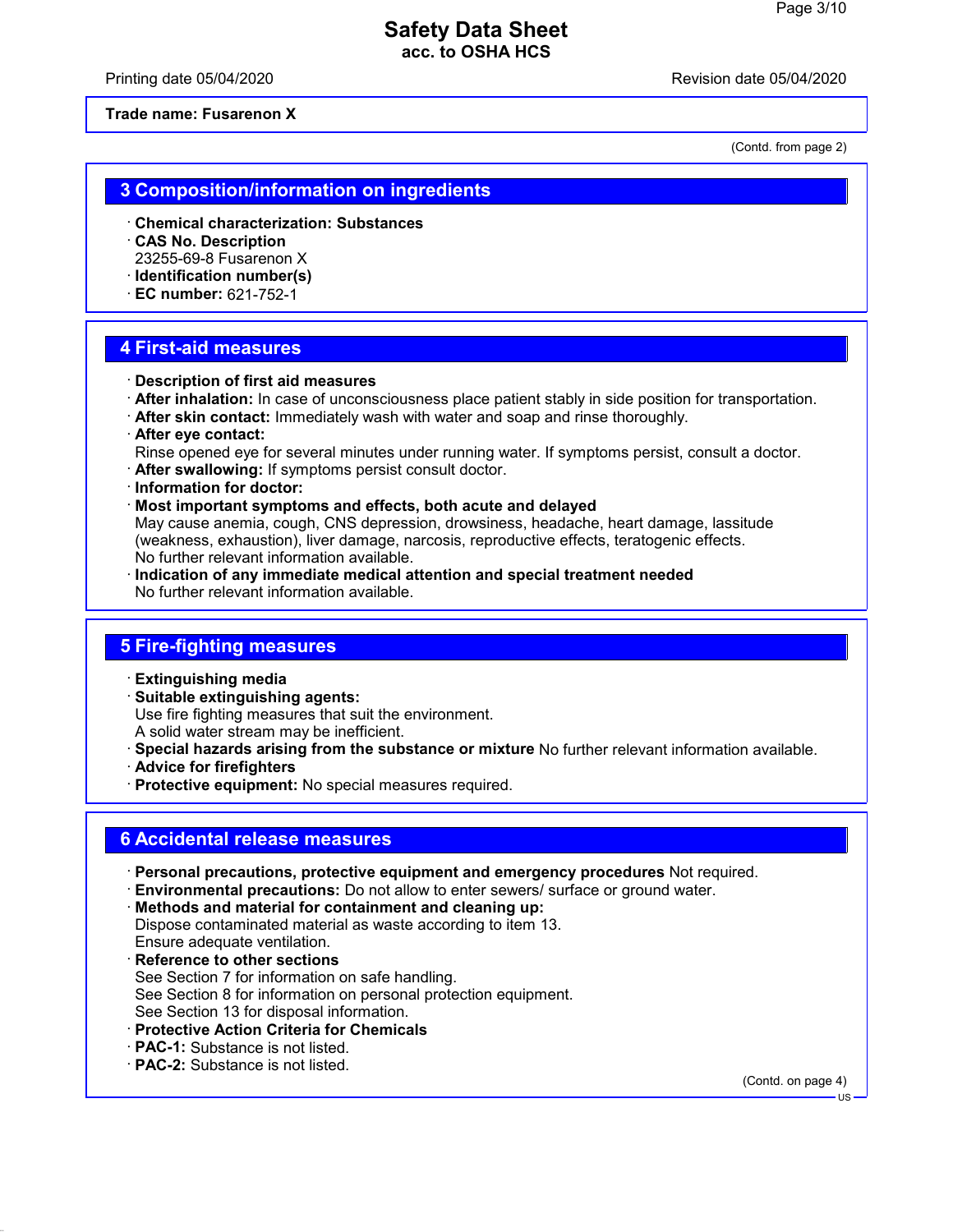Printing date 05/04/2020 **Review Accord 2012** Revision date 05/04/2020

(Contd. from page 3)

#### **Trade name: Fusarenon X**

· **PAC-3:** Substance is not listed.

### **7 Handling and storage**

- · **Handling:**
- · **Precautions for safe handling** Thorough dedusting.
- · **Information about protection against explosions and fires:** No special measures required.
- · **Conditions for safe storage, including any incompatibilities** Keep container tightly closed.

Store in accordance with information listed on the product insert.

· **Storage:**

- · **Requirements to be met by storerooms and receptacles:** No special requirements.
- · **Information about storage in one common storage facility:** Not required.
- · **Further information about storage conditions:** Keep receptacle tightly sealed.
- · **Specific end use(s)** No further relevant information available.

### **8 Exposure controls/personal protection**

· **Additional information about design of technical systems:** No further data; see item 7.

- · **Control parameters**
- · **Components with limit values that require monitoring at the workplace:**

The following constituent is the only constituent of the product which has a PEL, TLV or other recommended exposure limit.

The following constituents are the only constituents of the product which have a PEL, TLV or other recommended exposure limit.

At this time, the remaining constituent has no known exposure limits.

At this time, the other constituents have no known exposure limits.

- · **Additional information:** The lists that were valid during the creation were used as basis.
- · **Exposure controls**
- · **Personal protective equipment:**
- · **General protective and hygienic measures:**
- Keep away from foodstuffs, beverages and feed. Immediately remove all soiled and contaminated clothing.

Wash hands before breaks and at the end of work.

Avoid contact with the eyes and skin.

· **Breathing equipment:**

In case of brief exposure or low pollution use respiratory filter device. In case of intensive or longer exposure use respiratory protective device that is independent of circulating air.

#### · **Protection of hands:**



Protective gloves

The glove material has to be impermeable and resistant to the product/ the substance/ the preparation. Due to missing tests no recommendation to the glove material can be given for the product/ the preparation/ the chemical mixture.

Selection of the glove material on consideration of the penetration times, rates of diffusion and the degradation

(Contd. on page 5)

US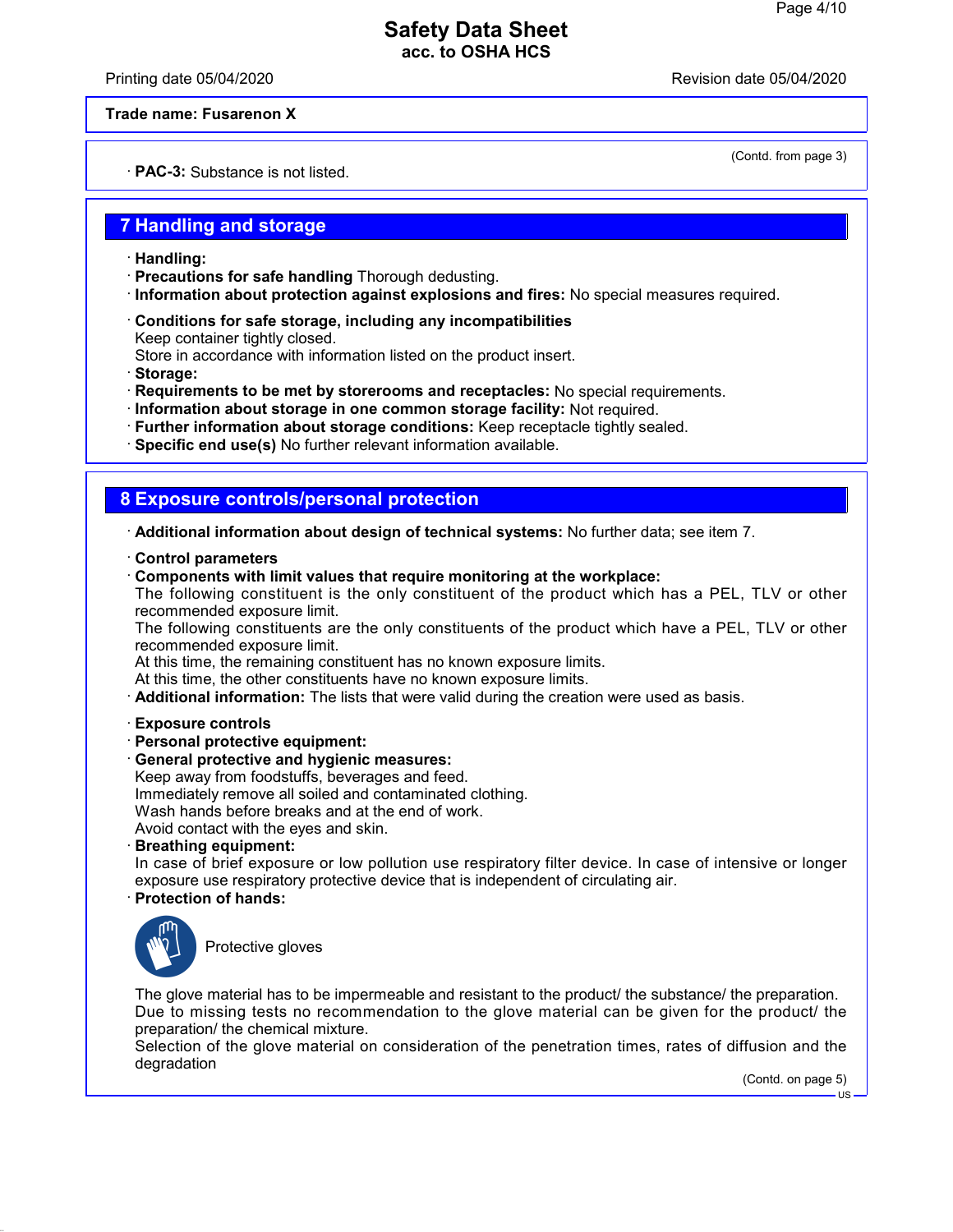Printing date 05/04/2020 **Printing date 05/04/2020** 

(Contd. from page 4)

#### **Trade name: Fusarenon X**

· **Material of gloves** The selection of the suitable gloves does not only depend on the material, but also on further marks of quality and varies from manufacturer to manufacturer.

### · **Penetration time of glove material**

The exact break through time has to be found out by the manufacturer of the protective gloves and has to be observed.

### · **Eye protection:**



Tightly sealed goggles

| 9 Physical and chemical properties                                  |                                               |  |  |
|---------------------------------------------------------------------|-----------------------------------------------|--|--|
| Information on basic physical and chemical properties               |                                               |  |  |
| <b>General Information</b>                                          |                                               |  |  |
| · Appearance:                                                       |                                               |  |  |
| Form:                                                               | Crystalline                                   |  |  |
| Color:                                                              | Not determined.                               |  |  |
| Odor:<br><b>Structural Formula</b>                                  | Characteristic<br>C17H22O8                    |  |  |
| <b>Molecular Weight</b>                                             | 354.4                                         |  |  |
| Odor threshold:                                                     | Not determined.                               |  |  |
| · pH-value:                                                         | Not applicable.                               |  |  |
|                                                                     |                                               |  |  |
| Change in condition                                                 |                                               |  |  |
| <b>Melting point/Melting range:</b>                                 | Undetermined.                                 |  |  |
| <b>Boiling point/Boiling range:</b><br><b>Solidification point:</b> | Undetermined.<br>Protect from light           |  |  |
|                                                                     |                                               |  |  |
| · Flash point:                                                      | Not applicable.                               |  |  |
| · Flammability (solid, gaseous):                                    | Product is not flammable.                     |  |  |
| · Decomposition temperature:                                        | Not determined.                               |  |  |
| · Auto igniting:                                                    | Not determined.                               |  |  |
| Danger of explosion:                                                | Product does not present an explosion hazard. |  |  |
| <b>Explosion limits:</b>                                            |                                               |  |  |
| Lower:                                                              | Not determined.                               |  |  |
| Upper:                                                              | Not determined.                               |  |  |
| · Vapor pressure:                                                   | Not applicable.                               |  |  |
| · Density:                                                          | Not determined.                               |  |  |
| · Relative density                                                  | Not determined.                               |  |  |
| · Vapor density                                                     | Not applicable.                               |  |  |
| <b>Evaporation rate</b>                                             | Not applicable.                               |  |  |
| · Solubility in / Miscibility with                                  |                                               |  |  |
| Water:                                                              | Not determined.                               |  |  |
| · Partition coefficient (n-octanol/water): Not determined.          |                                               |  |  |
|                                                                     | (Contd. on page 6)                            |  |  |

US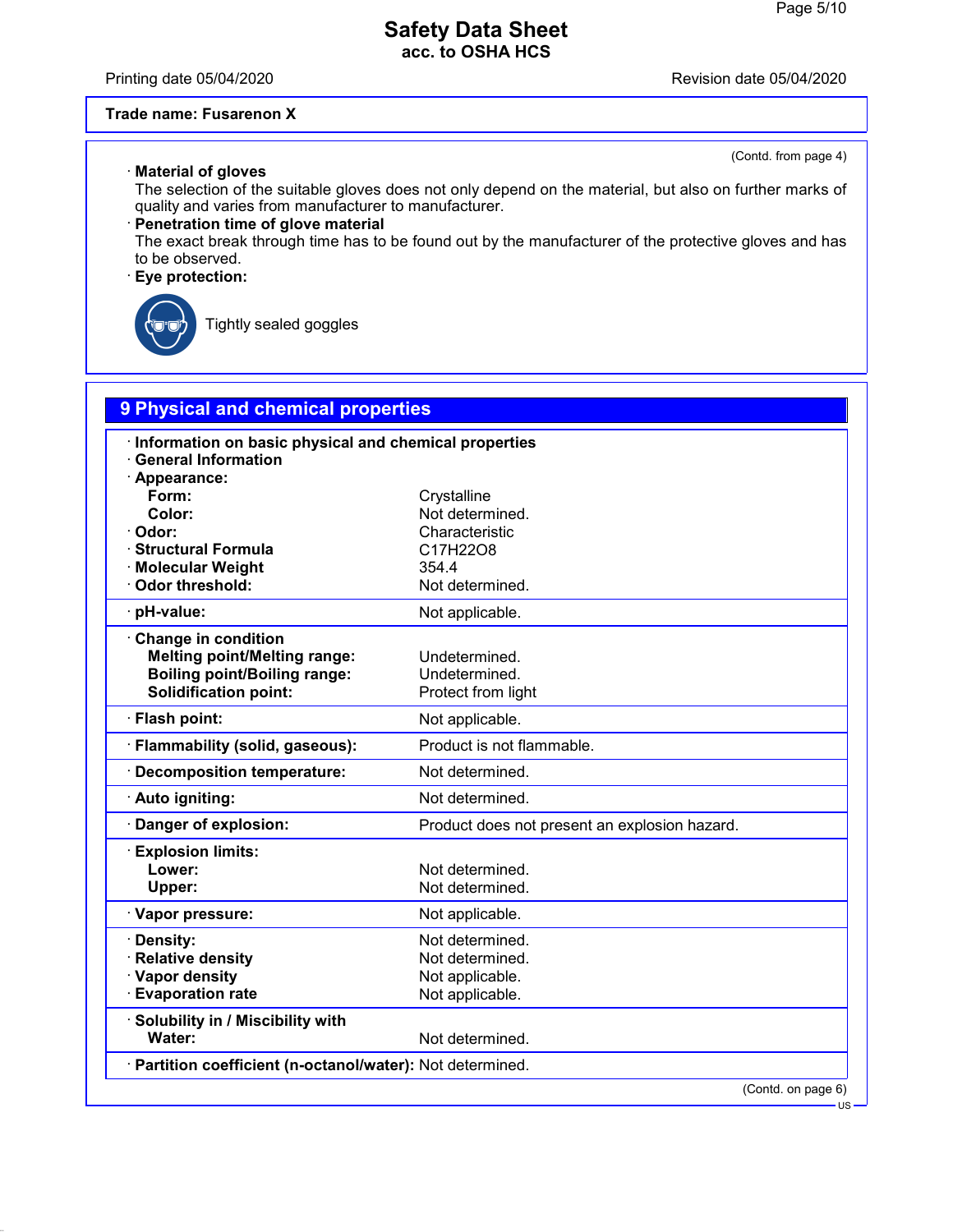Printing date 05/04/2020 **Review Accord 2012** Revision date 05/04/2020

(Contd. from page 5)

**Trade name: Fusarenon X**

· **Viscosity: Dynamic:** Not applicable.<br> **Kinematic:** Not applicable.

**Kinematic:** Not applicable.<br> **SOLUBILITY** dichloromethan dichloromethane **Other information** No further relevant information available.

# **10 Stability and reactivity**

- · **Reactivity** No further relevant information available.
- · **Chemical stability**
- · **Thermal decomposition / conditions to be avoided:** No decomposition if used according to specifications.
- · **Possibility of hazardous reactions** No dangerous reactions known.
- · **Conditions to avoid** No further relevant information available.
- · **Incompatible materials:** strong oxidizing agents
- · **Hazardous decomposition products:** carbon oxides
- · **Additional information:**
- hygroscopic
- protect from light

### **11 Toxicological information**

- · **RTECS Number** YD0160000
- · **Information on toxicological effects**
- · **Acute toxicity:**

#### · **LD/LC50 values that are relevant for classification:**

| Oral LD50                                | $4.5$ mg/kg (mouse)    |
|------------------------------------------|------------------------|
|                                          | $4$ mg/kg (rat)        |
| Intraperitoneal LD50 3,300 µg/kg (mouse) |                        |
| Subcutaneous LD50 4,200 µg/kg (mouse)    |                        |
|                                          | 500 µg/kg (rat)        |
| Intraperitoneal LD                       | $\vert$ >4 mg/kg (rat) |

#### · **Primary irritant effect:**

- · **on the skin:** Irritant to skin and mucous membranes.
- · **on the eye:** Irritating effect.
- · **Sensitization:** No sensitizing effects known.
- · **Additional toxicological information:**
- · **Carcinogenic categories**
- · **IARC (International Agency for Research on Cancer)** Substance is not listed.
- · **NTP (National Toxicology Program)** Substance is not listed.
- · **OSHA-Ca (Occupational Safety & Health Administration)** Substance is not listed.

# **12 Ecological information**

- · **Toxicity**
- · **Aquatic toxicity:** No further relevant information available.
- · **Persistence and degradability** No further relevant information available.

(Contd. on page 7)

US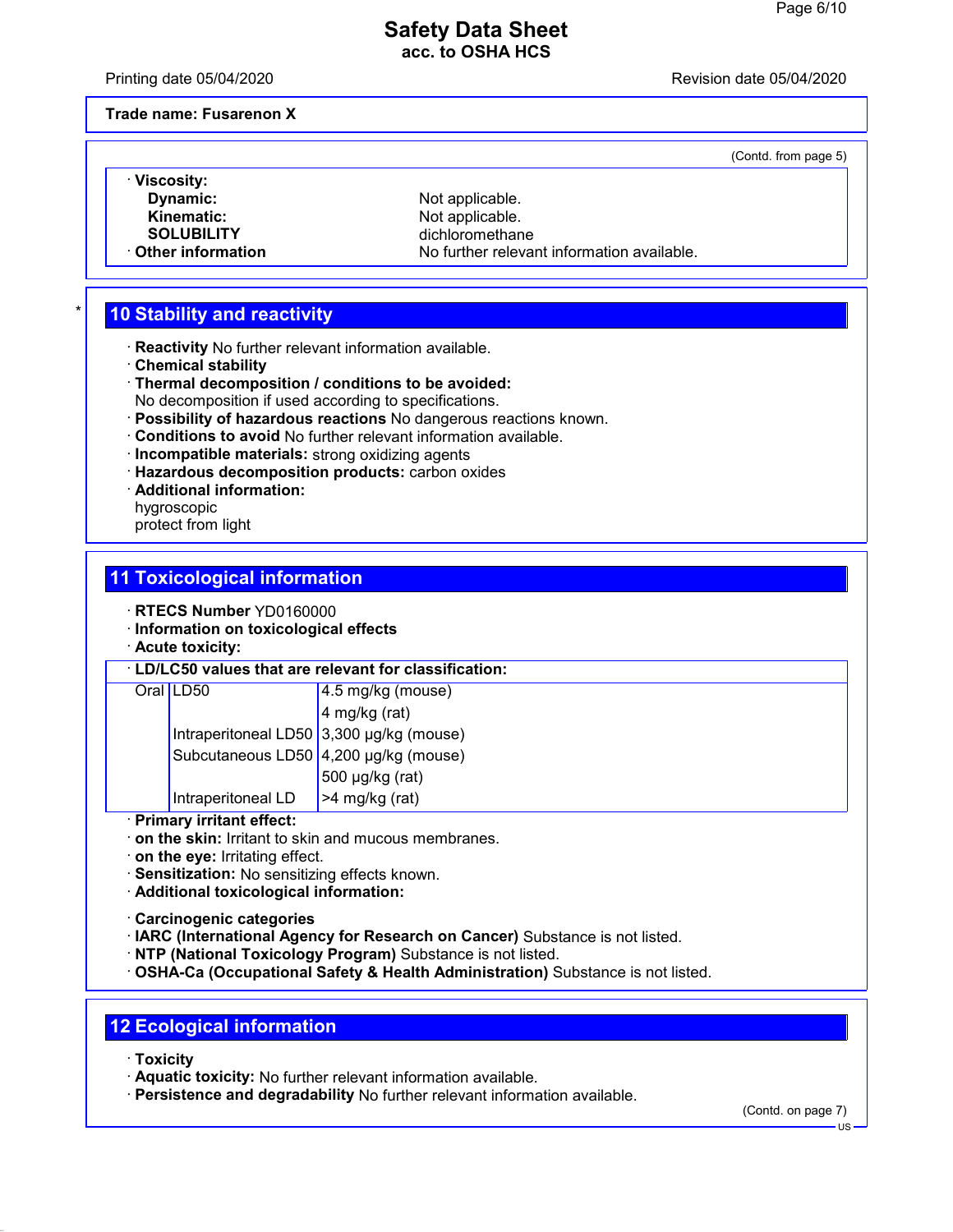Printing date 05/04/2020 **Review Accord 2012** Revision date 05/04/2020

#### **Trade name: Fusarenon X**

(Contd. from page 6)

- · **Behavior in environmental systems:**
- · **Bioaccumulative potential** No further relevant information available.
- · **Mobility in soil** No further relevant information available.
- · **Additional ecological information:**
- · **General notes:**

Water hazard class 1 (Self-assessment): slightly hazardous for water

Do not allow undiluted product or large quantities of it to reach ground water, water course or sewage system.

- · **Results of PBT and vPvB assessment**
- · **PBT:** Not applicable.
- · **vPvB:** Not applicable.
- · **Other adverse effects** No further relevant information available.

### **13 Disposal considerations**

· **Waste treatment methods**

· **Recommendation:**

Must not be disposed of together with household garbage. Do not allow product to reach sewage system.

· **Uncleaned packagings:**

· **Recommendation:** Disposal must be made according to official regulations.

| · UN-Number<br>· DOT, IMDG, IATA | <b>UN2811</b>                               |
|----------------------------------|---------------------------------------------|
| · UN proper shipping name        |                                             |
| $\cdot$ DOT                      | Toxic solids, organic, n.o.s. (Fusarenon X) |
| $\cdot$ IMDG                     | TOXIC SOLID, ORGANIC, N.O.S. (Fusarenon X)  |
| $\cdot$ IATA                     | Toxic solid, organic, n.o.s. (Fusarenon X)  |
| · Transport hazard class(es)     |                                             |
| $\cdot$ DOT                      |                                             |
| SEEP<br>TOXIC                    |                                             |
| · Class                          | 6.1 Toxic substances                        |
| · Label                          | 6.1                                         |
| · IMDG, IATA                     |                                             |
|                                  |                                             |
| · Class                          | 6.1 Toxic substances                        |
| · Label                          | 6.1                                         |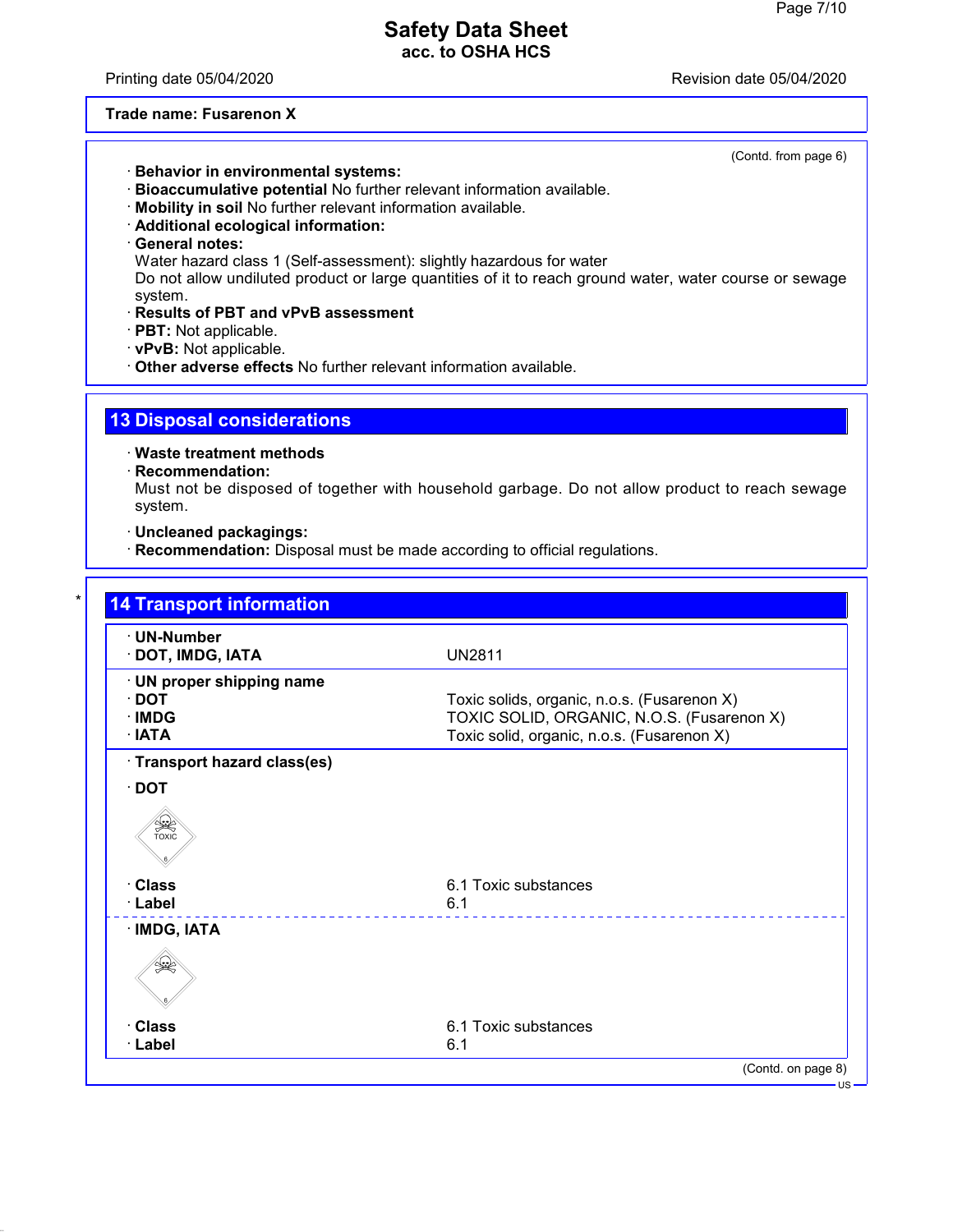Printing date 05/04/2020 **Review Accord 2012** Revision date 05/04/2020

**Trade name: Fusarenon X**

|                                                                              | (Contd. from page 7)                                                                                                                                                                                                                                                                           |
|------------------------------------------------------------------------------|------------------------------------------------------------------------------------------------------------------------------------------------------------------------------------------------------------------------------------------------------------------------------------------------|
| · Packing group<br>DOT, IMDG, IATA                                           |                                                                                                                                                                                                                                                                                                |
| <b>Environmental hazards:</b>                                                | Not applicable.                                                                                                                                                                                                                                                                                |
| $\cdot$ Special precautions for user                                         | <b>Warning: Toxic substances</b>                                                                                                                                                                                                                                                               |
| Transport in bulk according to Annex II of<br>MARPOL73/78 and the IBC Code   | Not applicable.                                                                                                                                                                                                                                                                                |
| · Transport/Additional information:                                          |                                                                                                                                                                                                                                                                                                |
| $\cdot$ DOT<br><b>Quantity limitations</b>                                   | On passenger aircraft/rail: 5 kg<br>On cargo aircraft only: 50 kg                                                                                                                                                                                                                              |
| $\cdot$ IMDG<br>· Limited quantities (LQ)<br><b>Excepted quantities (EQ)</b> | 0<br>Code: E5<br>Maximum net quantity per inner packaging: 1 g<br>Maximum net quantity per outer packaging: 300 g                                                                                                                                                                              |
| ∴IATA<br>· Remarks:                                                          | When sold in quantities of less than or equal to 1 mL, or<br>1 g, with an Excepted Quantity Code of<br>E1, E2, E4, or E5, this item meets the De Minimis<br>Quantities exemption, per IATA 2.6.10.<br>Therefore packaging does not have to be labeled as<br>Dangerous Goods/Excepted Quantity. |
| · UN "Model Regulation":                                                     | UN 2811 TOXIC SOLID, ORGANIC, N.O.S.<br>(FUSARENON X), 6.1, I                                                                                                                                                                                                                                  |

# **15 Regulatory information**

· **Safety, health and environmental regulations/legislation specific for the substance or mixture** · **Sara**

- · **Section 355 (extremely hazardous substances):** Substance is not listed.
- · **Section 313 (Specific toxic chemical listings):** Substance is not listed.
- · **TSCA (Toxic Substances Control Act):** Substance is not listed.
- · **Hazardous Air Pollutants** Substance is not listed.
- · **Proposition 65**
- · **Chemicals known to cause cancer:** Substance is not listed.
- · **Chemicals known to cause reproductive toxicity for females:** Substance is not listed.
- · **Chemicals known to cause reproductive toxicity for males:** Substance is not listed.
- · **Chemicals known to cause developmental toxicity:** Substance is not listed.
- · **Carcinogenic categories**
- · **EPA (Environmental Protection Agency)** Substance is not listed.
- · **TLV (Threshold Limit Value established by ACGIH)** Substance is not listed.
- · **NIOSH-Ca (National Institute for Occupational Safety and Health)** Substance is not listed.
- · **GHS label elements**

The substance is classified and labeled according to the Globally Harmonized System (GHS).

(Contd. on page 9)

US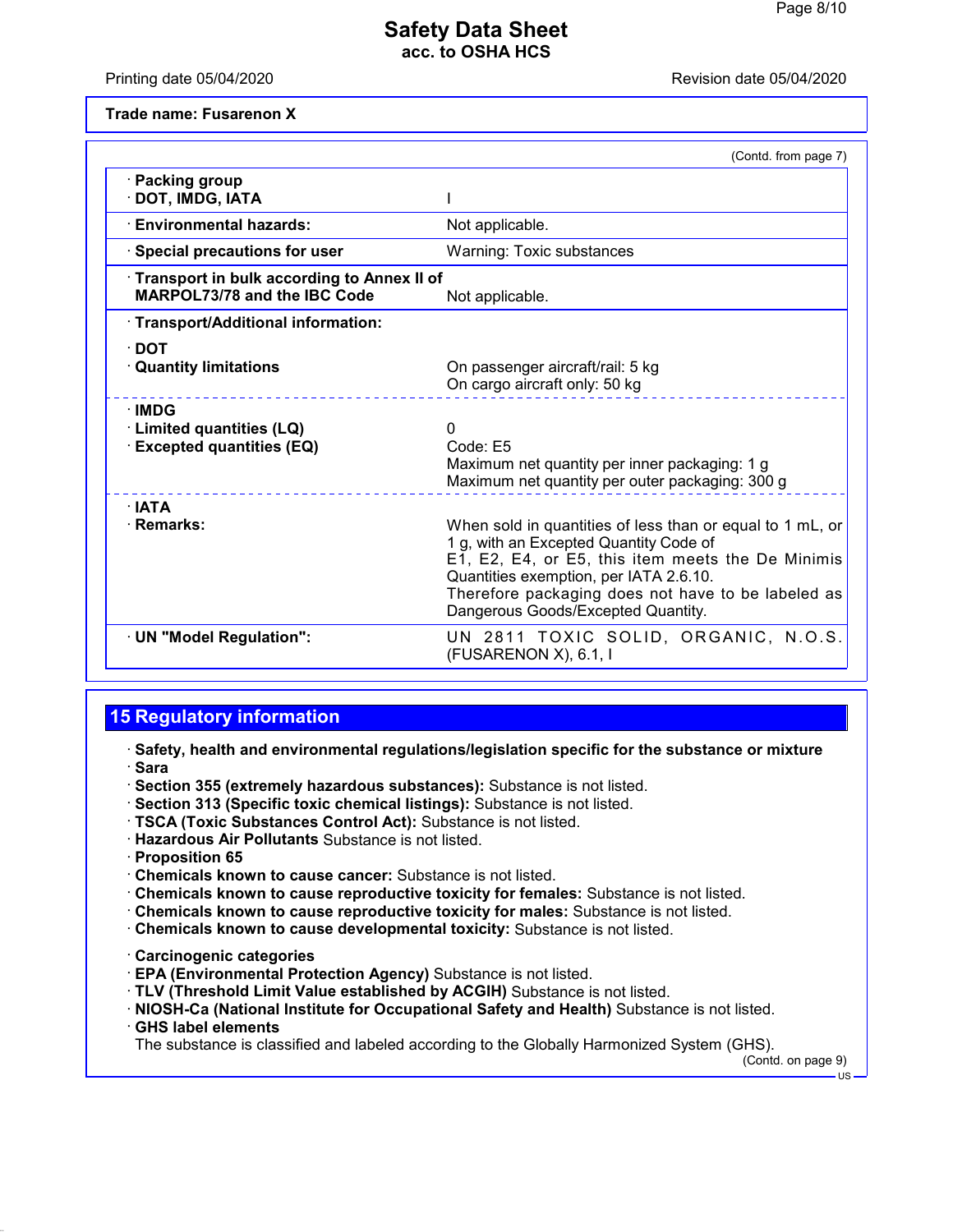Printing date 05/04/2020 **Review Accord 2012** Revision date 05/04/2020

#### **Trade name: Fusarenon X**

| · Hazard pictograms                                                                                                                                                                       | (Contd. from page 8) |
|-------------------------------------------------------------------------------------------------------------------------------------------------------------------------------------------|----------------------|
|                                                                                                                                                                                           |                      |
|                                                                                                                                                                                           |                      |
| GHS06<br>GHS07                                                                                                                                                                            |                      |
| · Signal word Danger                                                                                                                                                                      |                      |
| <b>Hazard statements</b>                                                                                                                                                                  |                      |
| Fatal if swallowed.                                                                                                                                                                       |                      |
| Causes skin irritation.<br>Causes serious eye irritation.                                                                                                                                 |                      |
| May cause respiratory irritation.                                                                                                                                                         |                      |
| <b>Precautionary statements</b>                                                                                                                                                           |                      |
| Avoid breathing dust/fume/gas/mist/vapors/spray                                                                                                                                           |                      |
| Wash thoroughly after handling.                                                                                                                                                           |                      |
| Do not eat, drink or smoke when using this product.                                                                                                                                       |                      |
| Use only outdoors or in a well-ventilated area.<br>Wear protective gloves / eye protection / face protection.                                                                             |                      |
| If swallowed: Immediately call a poison center/doctor.                                                                                                                                    |                      |
| Specific treatment (see on this label).                                                                                                                                                   |                      |
| Rinse mouth.                                                                                                                                                                              |                      |
| If on skin: Wash with plenty of water.                                                                                                                                                    |                      |
| IF INHALED: Remove person to fresh air and keep comfortable for breathing.                                                                                                                |                      |
| If in eyes: Rinse cautiously with water for several minutes. Remove contact lenses, if present and easy<br>to do. Continue rinsing.                                                       |                      |
| Call a poison center/doctor if you feel unwell.                                                                                                                                           |                      |
| Take off contaminated clothing and wash it before reuse.                                                                                                                                  |                      |
| If skin irritation occurs: Get medical advice/attention.                                                                                                                                  |                      |
| If eye irritation persists: Get medical advice/attention.                                                                                                                                 |                      |
| Store in a well-ventilated place. Keep container tightly closed.                                                                                                                          |                      |
| Store locked up.                                                                                                                                                                          |                      |
| Dispose of contents/container in accordance with local/regional/national/international regulations.<br>Chemical safety assessment: A Chemical Safety Assessment has not been carried out. |                      |
|                                                                                                                                                                                           |                      |
| <b>16 Other information</b>                                                                                                                                                               |                      |

This information is based on our present knowledge. However, this shall not constitute a guarantee for any specific product features and shall not establish a legally valid contractual relationship.

- · **Department issuing SDS:** Environment protection department.
- · **Contact:** -
- · **Date of preparation / last revision** 05/04/2020 / -
- · **Abbreviations and acronyms:** IMDG: International Maritime Code for Dangerous Goods
- DOT: US Department of Transportation IATA: International Air Transport Association ACGIH: American Conference of Governmental Industrial Hygienists EINECS: European Inventory of Existing Commercial Chemical Substances CAS: Chemical Abstracts Service (division of the American Chemical Society) NFPA: National Fire Protection Association (USA) HMIS: Hazardous Materials Identification System (USA) LC50: Lethal concentration, 50 percent LD50: Lethal dose, 50 percent PBT: Persistent, Bioaccumulative and Toxic vPvB: very Persistent and very Bioaccumulative NIOSH: National Institute for Occupational Safety OSHA: Occupational Safety & Health

(Contd. on page 10)

US